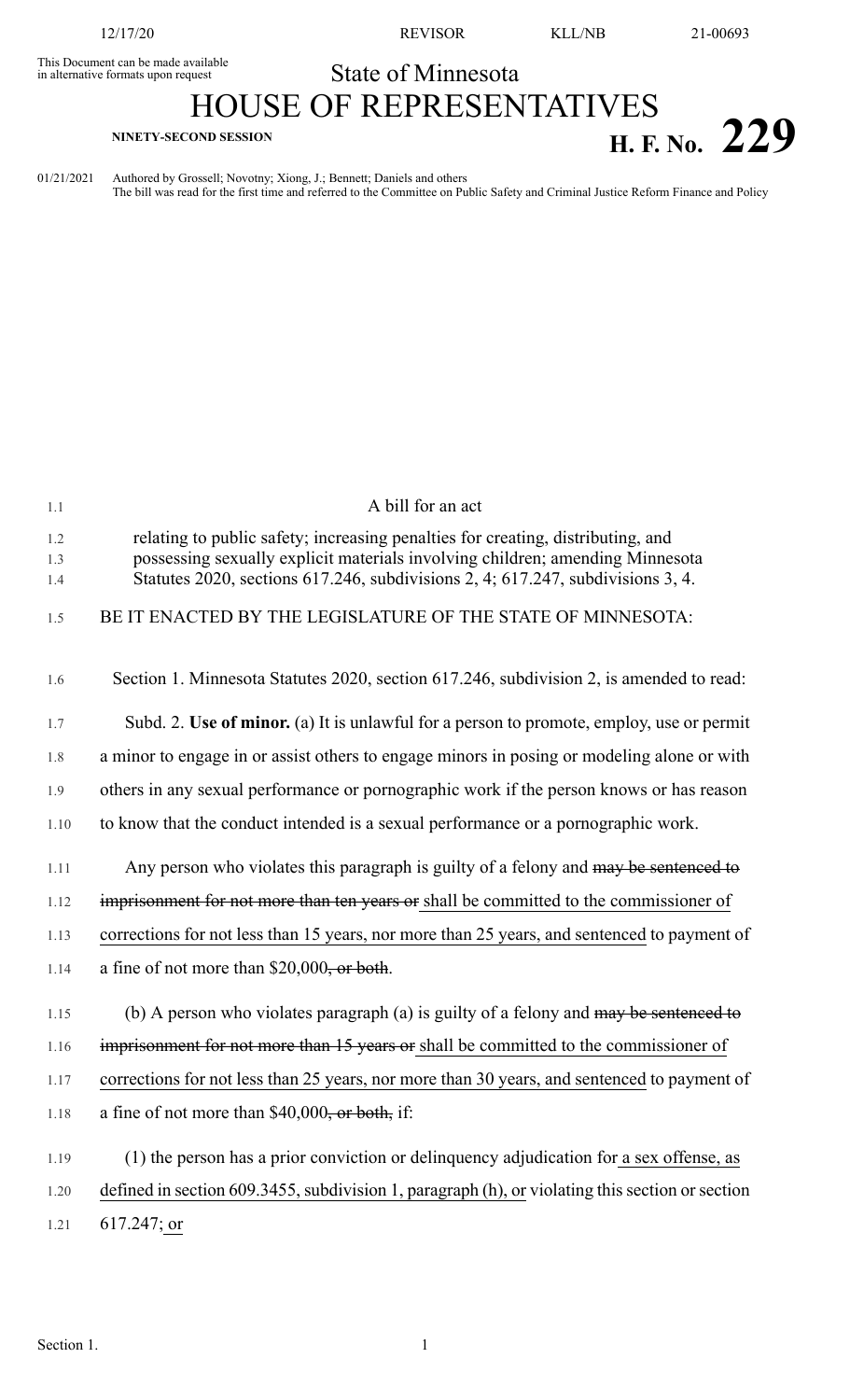| 2.1  | (2) the violation occurs when the person is a registered predatory offender under section       |
|------|-------------------------------------------------------------------------------------------------|
| 2.2  | 243.166; or.                                                                                    |
| 2.3  | (3) the violation involved a minor under the age of 13 years.                                   |
| 2.4  | Sec. 2. Minnesota Statutes 2020, section 617.246, subdivision 4, is amended to read:            |
| 2.5  | Subd. 4. Dissemination for profit. (a) A person who, knowing or with reason to know             |
| 2.6  | its content and character, disseminates for profit to an adult or a minor a pornographic work,  |
| 2.7  | as defined in this section, is guilty of a felony and may be senteneed to imprisonment for      |
| 2.8  | not more than ten years, or shall be committed to the commissioner of corrections for not       |
| 2.9  | less than ten years, nor more than 20 years, and sentenced to payment of a fine of not more     |
| 2.10 | than $$20,000,$ or both.                                                                        |
| 2.11 | (b) A person who violates paragraph (a) is guilty of a felony and may be sentenced to           |
| 2.12 | imprisonment for not more than 15 years or shall be committed to the commissioner of            |
| 2.13 | corrections for not less than 15 years, nor more than 25 years, and sentenced to payment of     |
| 2.14 | a fine of not more than $$40,000$ , or both, if:                                                |
| 2.15 | (1) the person has a prior conviction or delinguency adjudication for a sex offense, as         |
| 2.16 | defined in section 609.3455, subdivision 1, paragraph (h), or violating this section or section |
| 2.17 | $617.247$ ; or                                                                                  |
| 2.18 | (2) the violation occurs when the person is a registered predatory offender under section       |
| 2.19 | 243.166; or.                                                                                    |
| 2.20 | (3) the violation involved a minor under the age of 13 years.                                   |
| 2.21 | Sec. 3. Minnesota Statutes 2020, section 617.247, subdivision 3, is amended to read:            |
| 2.22 | Subd. 3. Dissemination or receipt prohibited. (a) A person who disseminates                     |
| 2.23 | pornographic work to an adult or a minor or receives a pornographic work, knowing or with       |
| 2.24 | reason to know its content and character, is guilty of a felony and may be sentenced to         |
| 2.25 | imprisonment for not more than seven years or shall be committed to the commissioner of         |
| 2.26 | corrections for not less than five years, nor more than 20 years, and sentenced to payment      |
| 2.27 | of a fine of not more than $$10,000$ , or both.                                                 |
| 2.28 | (b) A person who violates paragraph (a) is guilty of a felony and may be sentenced to           |
| 2.29 | imprisonment for not more than 15 years or shall be committed to the commissioner of            |
| 2.30 | corrections for not less than 15 years, nor more than 25 years, and sentenced to payment of     |
| 2.31 | a fine of not more than $$20,000$ , or both, if:                                                |